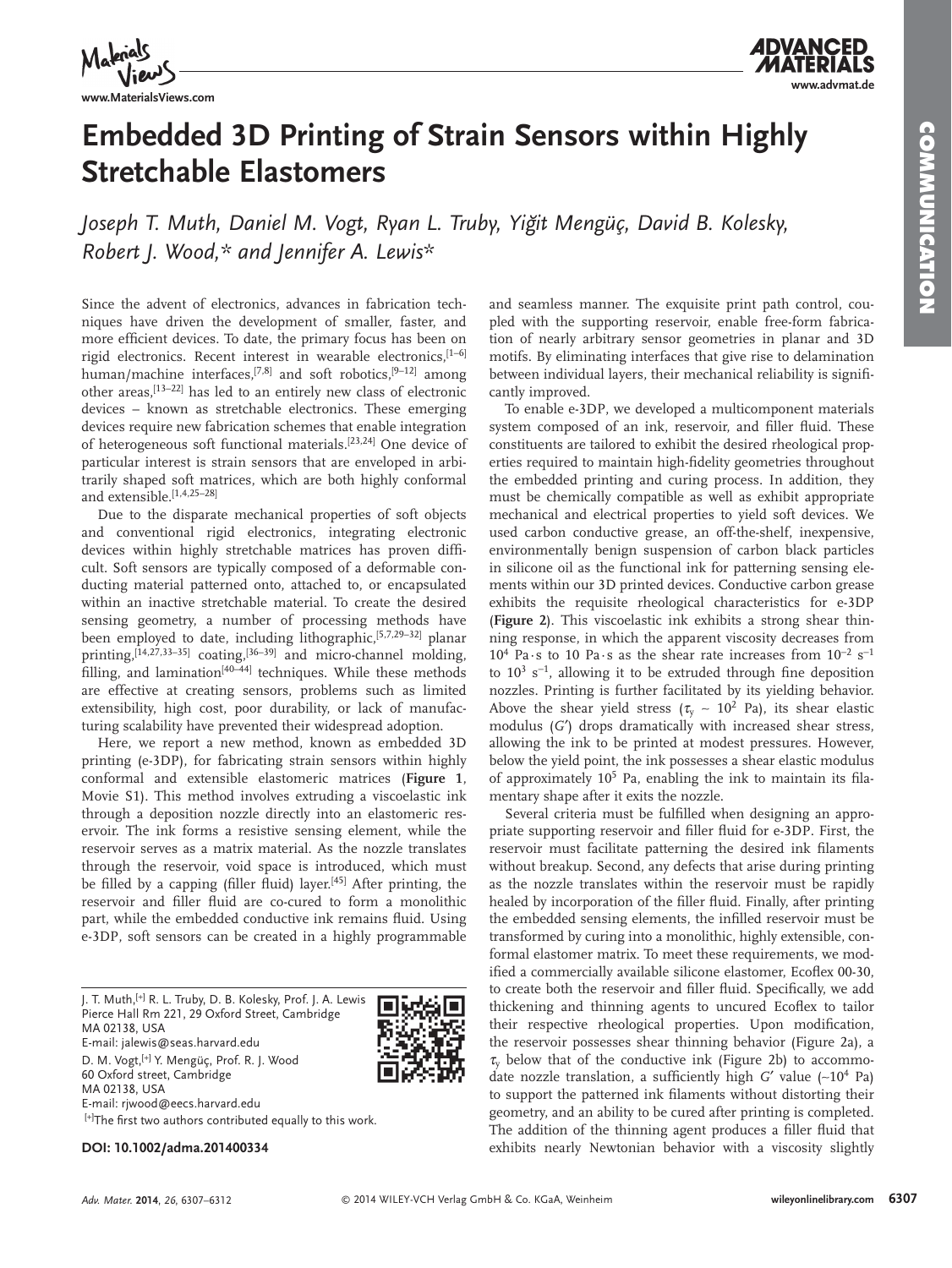





**Figure 1.** (a) Schematic illustration of the embedded 3D printing (e-3DP) process. A conductive ink is printed into an uncured elastomeric reservoir, which is capped by filler fluid. (b) Photograph of e-3DP for a planar array of soft strain sensors.

above 10 Pa $\cdot$ s over the entire shear rate range tested (Figure 2a) and a corresponding low  $G'$  value  $\langle$ <1 Pa) (Figure 2b), which allows the filler fluid to readily flow into and fill the voids that arise as the nozzle is translated through the matrix during the printing process.

 Materials compatibility is another important consideration for successful e-3DP of soft sensor devices. The engineered materials set must therefore meet two additional criteria: (1) the conductive ink should minimally dissociate or diffuse within the reservoir both during and after printing to maintain high fidelity features and (2) the reservoir and filler should be identical chemically to eliminate internal interfaces in the elastomeric matrix after curing. Direct observation of the resistive ink within the supporting reservoir indicates that the patterned features do retain their form during the printing and curing processes. Figure S1 confirms the ink remains stable with time after being embedded within the elastomeric matrix. The modifiers added to create the uncured Ecoflex-based reservoir and filler fluid only affect their rheological properties in the pre-cured state. Upon curing, monolithic, highly extensible, conformal sensors are produced. Importantly, the cured elastomeric matrix exhibits large extensibility (up to 900% elongation at break) and softness (Shore Hardness 00–30), making it ideally suited for conformal soft sensing devices. [46]

 To demonstrate e-3DP, we fabricated strain sensors of varying geometry embedded within Ecoflex. The sensor design is first rendered in CAD/CAM software that controls the nozzle translation (or tool) path during printing. The cross-sectional dimensions of each printed sensor are controlled by adjusting the nozzle size, applied pressure, and printing speed. As one example, the strain sensors shown in **Figure 3** a are printed using a fixed nozzle diameter  $(D = 410 \text{ }\mu\text{m})$  and applied pressure ( $P = 50$  psi), and varying print speed from 0.5 mm/s to 4 mm/s. Each strain sensor occupies an area that is 4 mm wide by 20 mm in length. They possess a hairpin (U-shape) configuration composed of cylindrical wire-like features truncated with large contact pads (5 mm in length) at each end, which facilitate electrical connections. The respective cross-sectional areas of the printed U-shaped features decrease from  $0.71 \pm 0.05$  mm<sup>2</sup> to  $0.066 \pm 0.01$  mm<sup>2</sup> as the printing speed increases, which in turn leads to an increase in their electrical resistance from  $11 \pm 2$  kΩ to 60 ± 3 kΩ in their native (unstrained) state. As a benchmark, the carbon-based ink possesses a bulk resistivity

(117  $\Omega$ •cm),<sup>[47]</sup> which is comparable to other commercially available carbon greases.<sup>[48,49]</sup> This ink remains electrically stable over time when encapsulated within the cured elastomer (Figure S1). In addition to smaller filament diameters, higher printing speeds resulted in a more pronounced rounding at the corners of the U-shaped sensors, which could be mitigated by decelerating the nozzle speed in the corner regions, i.e., where there is an abrupt change in the printing direction. By using smaller nozzles coupled with higher printing speeds, it is possible to reduce the overall dimensions of these e-3DP strain sensors by an order of magnitude and the filament cross-section by

two orders of magnitude.

 To investigate their electrical performance as a function of cyclic straining, the embedded strain sensors described above are extended to 100% strain at a crosshead speed of 2.96 mm/s and relaxed back to a zero strain condition at the same rate. This extend-relax cycle is repeated five times for each soft sensor. Sensors with smaller cross-sectional area provide a larger change in resistance for a given strain compared to those with larger cross-sectional areas (Figure 3b; Figure S2a), indicating that the apparent sensor sensitivity can be tuned simply by adjusting the printing speed. The gauge factor of these soft sensors is determined by normalizing the apparent sensor sensitivity with respect to the native resistance of the unstrained sensors. The gauge factor (measured during the loading portion of the cycle) for all sensors collapsed to a single value,  $3.8 \pm 0.6$ , which is akin to that reported for conventional metallic strain gauges.<sup>[50]</sup> However, significant hysteresis is observed during cycling, which has been reported previously for carbon-based resistive sensing elements.<sup>[19,51-54]</sup> Hysteresis arises due to disparate time scales associated with breakdown and reformation of contacts between carbon particles within the network as well as the inherent hysteresis associated with elastomeric loading.<sup>[19,51,54]</sup> Because the carbon particle network governs both ink rheology and electrical resistivity, it is possible to probe sensor performance simply by monitoring its rheological behavior as a function of cycle number (Figure 2c). When strained beyond the elastic limit (∼0.1% strain), the carbon black network is disrupted, leading to a decrease in the shear elastic modulus and a concomitant rise in electrical resistance - reflecting fewer interparticle contacts. When subjected to 1% strain for 1000 cycles, the shear elastic modulus, *G*′, decreases by roughly 50%. When subjected to 100% strain for the same number of cycles, *G*′ decreases by over an order of magnitude. We note the crosssectional geometry of these U-shaped sensors may further influence their hysteresis behavior.<sup>[55]</sup>

 Next, we investigated their response to a step strain input. In this measurement, each U-shaped strain sensor is extended to 100% strain at a crosshead speed of 23 mm/s, held at 100% strain for 20 s, and then relaxed to 0% strain (unstrained) state at the same rate. Again, the soft sensors with smaller crosssectional area exhibited increased sensitivity compared to those printed with larger cross-sectional area (Figure 3c; Figure S2b).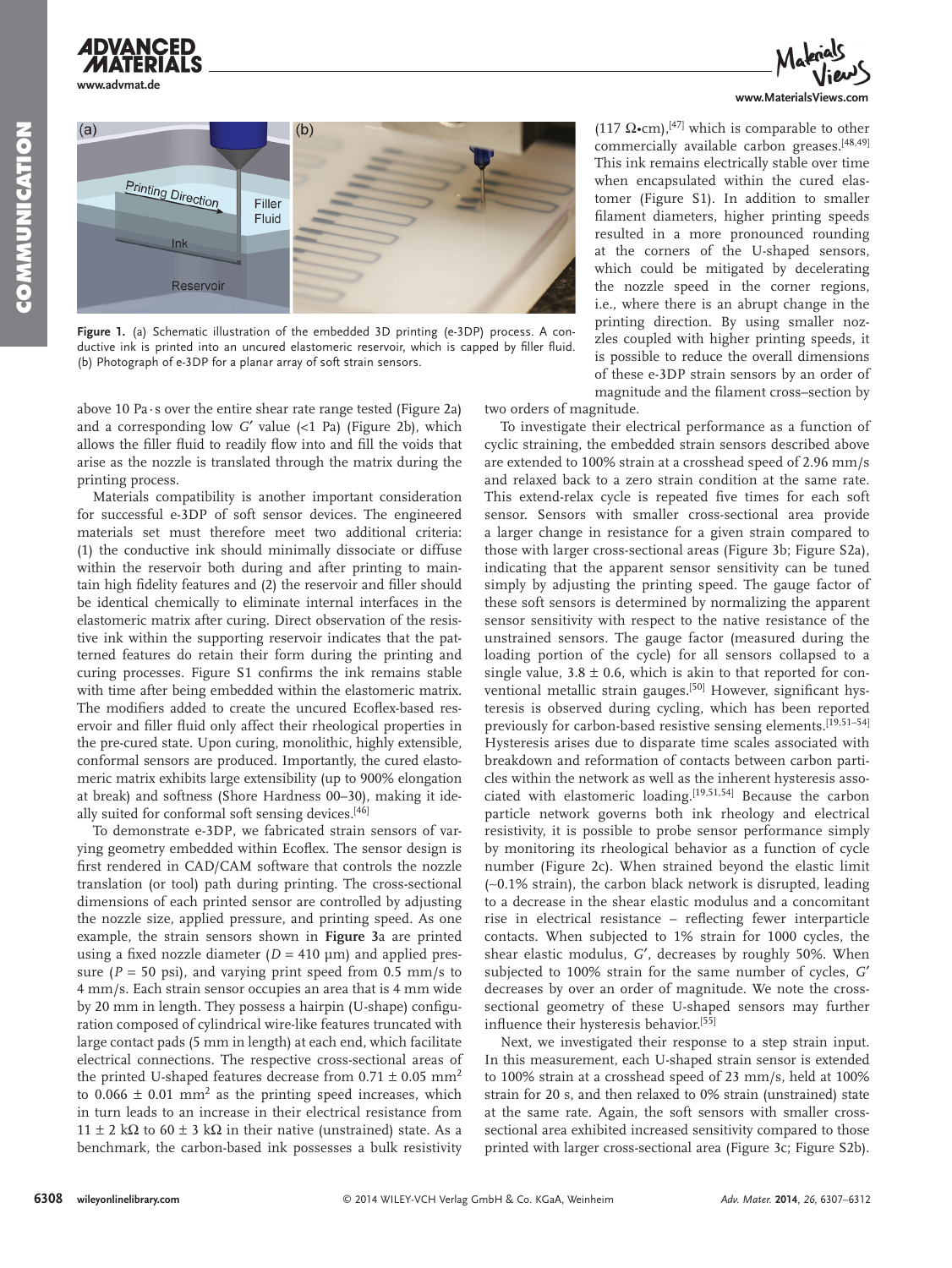**www.advmat.de**



**www.MaterialsViews.com**



**Figure 2.** (a) The apparent viscosity as a function of shear rate and (b) the shear elastic modulus as a function of shear stress for the ink, reservoir, and filler fluid. (c) Ink moduli behavior as a function of cycle number for different levels of oscillatory strain.

During step testing, the sensors exhibited overshooting in response to acceleration, followed by relaxation back to a plateau value – a behavior not observed during cyclic testing at lower crosshead speeds. This behavior has also been previously observed.<sup>[19]</sup> The peaks associated with acceleration are believed to arise from the viscoelastic nature of carbon grease.<sup>[53]</sup> While the more sensitive sensors appear to suffer from higher acceleration peaks, when peak height is normalized with respect to its plateau level, the relative peak heights between the least and most sensitive sensors, printed at 0.5 mm/s and 4 mm/s, respectively, differ by less than 10%. Similar acceleration effects are observed for step tests to 5% and 50% strain. Only when the ink remains below its yield point is acceleration minimized (Figure S3). Lastly, upon relaxation, the sensors do not recover their initial resistance value. However, for all sensors tested, the final resistance is within 10% of the original value. The difference in the starting and final resistances is attributed to the difference in relaxation time between the cross-linked elastomer (~tens of seconds)<sup>[54,56]</sup> and the time associated with the re-establishment of filler–filler bonds in the fluid ink (~10's of hours) (Figure S4).

To evaluate their failure strain, we tested five representative strain sensors (printed at 2 mm/s) by extending them at a crosshead speed of 5 mm/s until failure. Each sensor exhibited consistent, predictable electrical response up to ∼400% strain (Figure 3d). When extended beyond this value to strains of ∼400–700%, their electrical performance is more erratic as a result of percolation network breakdown. Finally, the sensors fail mechanically when extended to strains of ∼700–800%. Notably, each sensor fails due to tearing of the interface where the embedded strain sensors are connected to external wires at printed contact pads rather than from defects stemming from the e-3DP process. The above observations reveal that while e-3DP can readily produce highly mechanically robust sensors with tunable properties, further research is needed to further optimize sensor performance and eliminate hysteresis. Alternate inks must be developed that do not rely on conductive particle networks, and printed sensors with ideal cross-sections should be evaluated.<sup>[55]</sup> Efforts are now underway to explore the use of liquid metals, such as eutectic gallium-indium (e-GaIn), as well as ionic liquids and gels. These materials would allow accurate sensing up to the strain limits set by the encapsulating elastomeric matrix.

To further demonstrate the flexibility of e-3DP, we fabricated large arrays of strain sensors, strain sensors embedded in wearable objects, and multilayer sensing devices. In the first embodiment, we printed a 10×2 array of strain sensors in a 1 mm thick reservoir (Figure S5). These sensors are readily attached to a variety of deformable surfaces including human skin. In another embodiment, we printed strain sensors within a premolded, glove-shaped reservoir ( **Figure 4** a), to yield a glove that fits on a user's hand and monitors digit movement. Specifically, we directly printed strain sensors within the glove over the first knuckle regions of each finger. Each sensor is 4 mm wide and 30 mm in length. They are printed using a 410 µm nozzle at 50 psi and a printing speed of 1 mm/s. After curing, the glove is removed from the mold and connected to a data collection system by external wiring. The glove is used to monitor the digit motion of a user in real time (Figure 4b; Movie S2). As a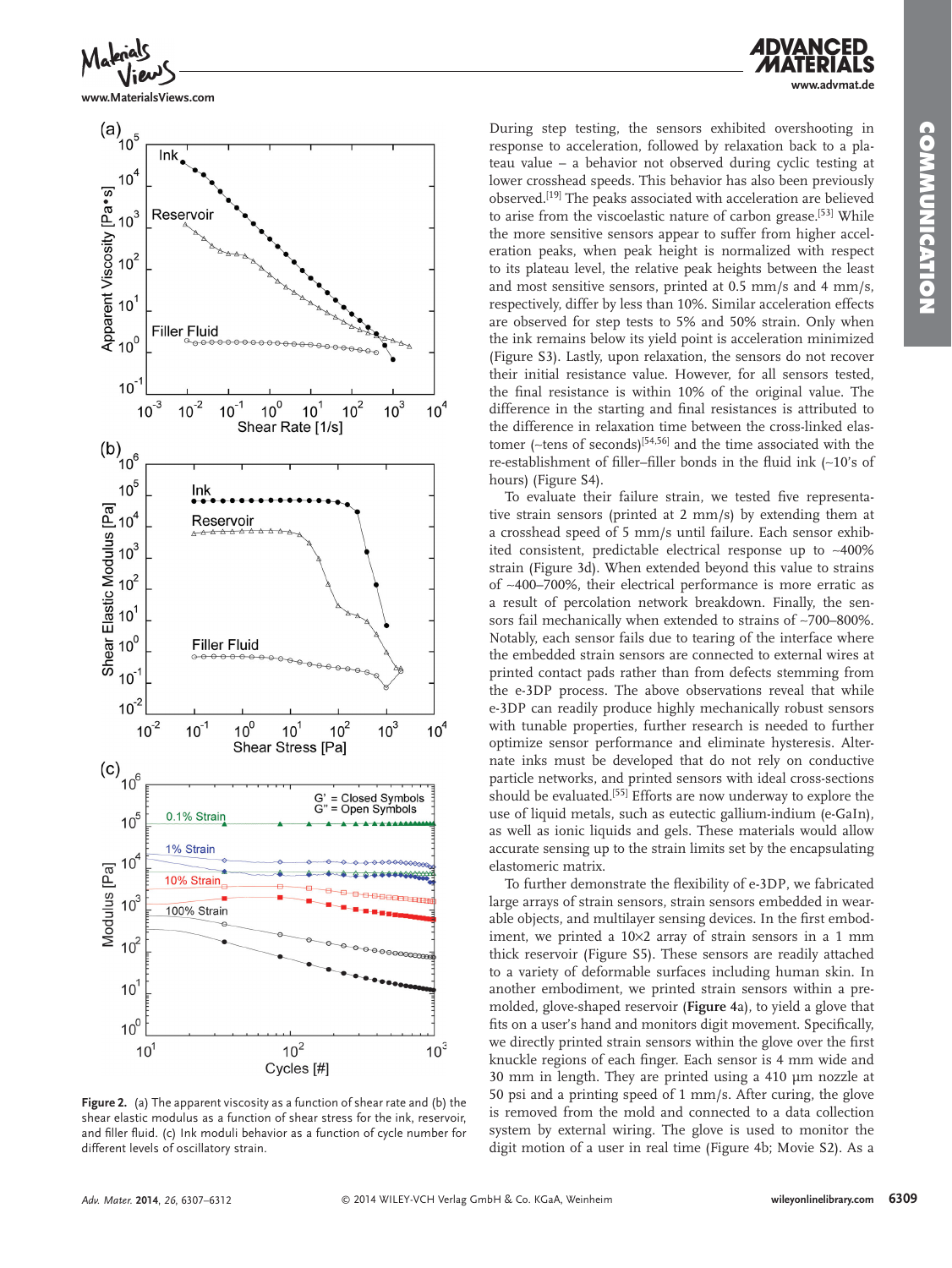



Figure 3. (a) Top and cross-sectional images of soft sensors printed by e-3DP at varying speeds. (b) Electrical resistance change as a function of elongation for sensors subjected to cyclic deformation, in which each sensor is cycled 5 times to 100% strain at a crosshead speed of 2.96 mm/s. (c) Electrical resistance change as a function of time for sensors subjected to step deformation to 100% strain at a crosshead speed of 23 mm/s. (d) Electrical resistance as a function of strain up to 450% strain for sensors strained to mechanical failure at a crosshead speed of 5 mm/s.





third embodiment, we produced a three-layer sensor (Figure 4c) modeled after a biaxial strain and pressure sensor, which was originally constructed by micromolding channels of the prescribed design in each layer, laminating those individual layers together, and then manually infilling the embedded channels with  $e\text{-G}$ aIn.<sup>[41]</sup> By using e-3DP, this complex sensor design is now produced in a single step, resulting in a fully continuous, monolithic, soft sensor. Finally, to demonstrate the truly freeform capabilities of e-3DP, we produced the 3D tapered spiral shown in Figure S6. Collectively, these demonstrations show how e-3DP offers the ability to pattern conductive inks within soft, highly extensible matrices with nearly arbitrary form factors.

 In summary, we report a new method for creating highly stretchable sensors based on embedded 3D printing of a carbon-based resistive ink within an elastomeric matrix. By tuning the rheological properties of the ink, reservoir, and filler fluid, mechanically robust, scalable, and complex sensor designs were fabricated. e-3DP allows for the sensor geometry and properties to be independently tuned by controlling print path and filament cross-section, respectively. Our approach opens new avenues for creating soft functional devices for wearable electronics, human/machine interfaces, soft robotics, and beyond.

## **Experimental Methods**

*Materials System*: The conductive ink is prepared by homogenizing the as-received carbon conductive grease (MG Chemicals) for two minutes at 2000 rpm in an ARE-310 planetary mixer (Thinky Mixer USA). After mixing, the ink is defoamed in the mixer for an additional two minutes at 2200 rpm. The final ink is loaded into a 3 cc syringe for e-3DP. The elastomeric reservoir is synthesized by mixing 1 Part A Ecoflex 00-30: 1 Part (Part B Ecoflex 00-30 + 2 wt% Slo-Jo Platinum Silicone Cure Retarder) with 1 wt% Thivex. The

**Figure 4.** (a) Photograph of a glove with embedded strain sensors produced by e-3DP. (b) Electrical resistance change as a function of time for strain sensors within the glove at five different hand positions. (c) Photograph of a three-layer strain and pressure sensor in the unstrained state (left) and stretched state (right). The top layer consists of a spiral pressure sensor, below which lies a two-layer biaxial strain sensor that consists of two square meander patterns (20 mm  $\times$  20 mm) oriented perpendicular to each other. [Inset: Shows the CAD model of the layered motif, in which each layer is depicted in a different color for visual clarity.]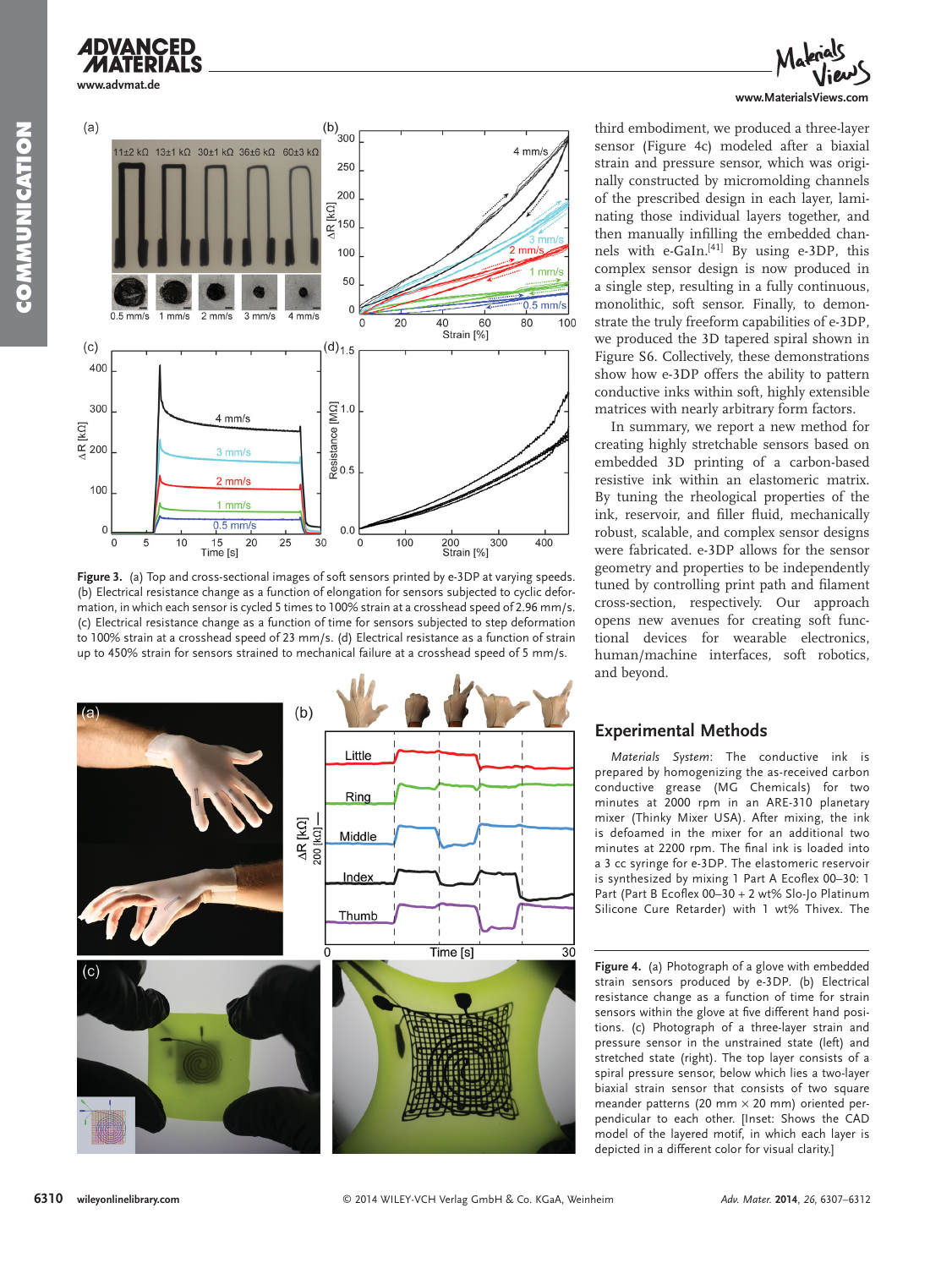

#### **www.MaterialsViews.com**

filler fluid is produced by mixing 1 Part A: 1 Part (B + 2 wt% Slo-Jo Platinum Silicone Cure Retarder) with 10 wt% Silicone Thinner. (All reagents were purchased from Smooth-On). Thivex and Silicone Thinner are added as rheological modifiers, while Slo-Jo is used to prolong their pot-life to maximize printing time. Once the proper ratios of the constituents are combined, the reservoir and filler fluid are each mixed at 2000 rpm in the ARE-310 for 90 s. Defoaming is performed at 2200 rpm for the same time period. After mixing, the reservoir is poured into a Petri dish coated with mold release agent (Candle Mold Release, ArtMind). The filler fluid is gently layered on top of the reservoir. For thicker parts, such as the three-layer sensor and the tapered helix, enough filler fluid must be added such that there is enough material to penetrate several millimeters into the bulk. For these structures, 1-2 mm of filler fluid is sufficient. A filler fluid layer <0.5 mm in thickness is used for thinner parts such as the strain gauge arrays. After pouring, the entire Petri dish is placed on a vortex mixer until the reservoir/filler fluid are leveled. The same procedure is used to create the glove, except the reservoir is poured into a mold that is preformed into the shape of a hand instead of a Petri dish.

*Rheology Characterization*: The rheological properties of the conductive ink, reservoir, and filler fluid are characterized under ambient conditions using a controlled stress rheometer (Discovery HR-3 Hybrid Rheometer, TA Instruments). A 40 mm tapered cone plate geometry (2.005°, 56 µm truncation gap) and a 40 mm disposable parallel plate geometry with 200 µm gap are used when studying the conductive ink and uncured, modified Ecoflex-based materials, respectively. Prior to rheological characterization, the conductive ink is mixed in the ARE-310 for 5 minutes at 2000 rpm. Rheological measurements are obtained on the reservoir and filler fluids within 20 minutes of their preparation. Viscometry measurements are carried out over shear rates from 0.01 to 4000 s<sup>-1</sup>, while oscillatory measurements are carried out at a frequency of 1 Hz within the stress range of 0.1 to 2000 Pa.

 Modulus decay testing was performed by cycling the ink at 1 Hz with a strain amplitude corresponding to the strain levels reported in Figure 2c. Modulus recovery testing was performed by cycling the ink at 1 Hz at 100% strain for the number of cycles indicated in Figure S4. After cycling for the specified number of cycles, the applied strain was reduced to 0.01% strain and *G*′ was monitored as a function of time for 15 hours. All moduli values were normalized by *G*′ in the unyielded condition - 119220 Pa (from Figure 2c at 0.1% strain). A 40 mm tapered cone plate geometry (2.005°, 56 µm truncation gap) was used for both the moduli decay and rebuilding tests.

*Embedded 3D Printing*: All printed sensors and devices are produced using a custom-built 3D printer (ABG 10000, Aerotech Inc.) that translates the conductive ink-loaded syringe through the reservoir. All print paths except for the out-of-plane spiral are generated by writing the appropriate G-code commands. The print path for the out-of-plane spiral shown in Figure S5 is created using CAD software (AutoCAD 2013, Autodesk), which is then translated into G-code using CADFusion (Aerotech). The ink is extruded through a 410 µm inner diameter nozzle (Nordson EFD) by applying the appropriate pressure, which is controlled using an Ultimus V control apparatus (Nordson EFD).

Sensor Performance: The sensors are mounted on a mechanical tester (Instron 5544A, Instron) and stretched at various crosshead speeds (2.96 mm/s for cyclic testing, 23 mm/s for step testing, and 5 mm/s for ultimate strain testing). For the cyclic test, all sensors are elongated to 100% strain. Step tests were performed at 100%, 50%, 5%, and 0.5% strain. Ultimate strain specimens are extended to failure. A good electrical connection is achieved by piercing the sensors' contact pads with a pin soldered to wires. The wires are then connected to a voltage divider, and a voltage corresponding to the resistance change of the sensor is acquired by the voltage input of the load frame.

Their gauge factor is determined by fitting a linear regression to the normalized resistance change as a function of mechanical strain data for each soft sensor for one loading cycle up to 100% strain (crosshead speed of 2.96 mm/s). The slope of the regression corresponded to the gauge factor of the sensor. The reported value represents the average **www.advmat.de**

and standard deviation acquired from 15 different sensors (three sensors of each type).

### **Supporting Information**

 Supporting Information is available from the Wiley Online Library or from the author.

#### **Acknowledgments**

 The authors gratefully acknowledge support provided from the National Science Foundation (Grant# DMR-1305284 and Grant# IIS-1226075) and the Wyss Institute for Biologically Inspired Engineering. J. T. M. and R. L. T. are supported by National Science Foundation Graduate Research Fellowships.

> Received: January 22, 2014 Revised: May 9, 2014 Published online: June 16, 2014

- [1] T. Yamada, Y. Hayamizu, Y. Yamamoto, Y. Yomogida, A. Izadi-Najafabadi, D. N. Futaba, K. Hata, Nat. Nanotechnol. 2011, *6* , 296 .
- [2] D. Kim, N. Lu, R. Ma, Y. Kim, R. Kim, S. Wang, J. Wu, S. M. Won, H. Tao, A. Islam, K. J. Yu, T. Kim, R. Chowdhury, M. Ying, L. Xu, M. Li, H. Chung, H. Keum, M. McCormick, P. Liu, Y. Zhang, F. G. Omenetto, Y. Huang, T. Coleman, J. A. Rogers, *Science* 2011, *333* , 838 .
- [3] C. Pang, G. Lee, T. Kim, S. M. Kim, H. N. Kim, S. Ahn, K. Suh, Nat. *Mater.* **2012** , *11* , 795 .
- [4] N. Lu, C. Lu, S. Yang, J. A. Rogers, Adv. Funct. Mater. 2012, 22, 4044.
- [5] D. Kim, Y. Kim, J. Wu, Z. Liu, J. Song, H. Kim, Y. Y. Huang, K. Hwang, J. A. Rogers, Adv. Mater. 2009, 21, 3703.
- [6] S. Xu, Y. Zhang, L. Jia, K. E. Mathewson, K. Jang, J. Kim, H. Fu, X. Huang, P. Chava, R. Wang, S. Bhole, L. Wang, Y. J. Na, Y. Guan, M. Flavin , Z. Han , Y. Huang , J. A. Rogers , *Science.* **2014** , *344* , 70 .
- [7] H. C. Ko, M. P. Stoykovich, J. Song, V. Malyarchuk, W. M. Choi, C. Yu, J. B. Geddes III, J. Xiao, S. Wang, Y. Huang, J. A. Rogers, *Nature* **2008** , *454* , 748 .
- [8] D. Kim, R. Ghaffari, N. Lu, J. A. Rogers, Annu. Rev. Biomed. Eng.  **2012** , *14* , 113 .
- [9] A. Levi, M. Piovanelli, S. Furlan, B. Mazzolai, L. Beccai, Sensors  **2013** , *13* , 6578 .
- [10] R. V. Martinez, J. L. Branch, C. R. Fish, L. Jin, R. F. Shepherd, R. M. D. Nunes , Z. Suo , G. M. Whitesides , *Adv. Mater.* **2013** , *25* , 205 .
- [11] R. F. Shepherd, F. Ilievski, W. Choi, S. A. Morin, A. A. Stokes, A. D. Mazzeo, X. Chen, M. Wang, G. M. Whitesides, Proc. Natl. *Acad. Sci. USA* **2011** , *108* , 20400 .
- [12] J. C. Nawroth, H. Lee, A. W. Feinberg, C. M. Ripplinger, M. L. McCain, A. Grosberg, J. O. Dabiri, K. K. Parker, Nat. Bio*technol.* **2012** , *30* , 792 .
- [13] T. Sekitani, T. Someya, Adv. Mater. 2010, 22, 2228.
- [14] T. Sekitani, H. Nakajima, H. Maeda, T. Fukushima, T. Aida, K. Hata, T. Someya , *Nat. Mater.* **2009** , *8* , 494 .
- [15] C. Keplinger, J. Sun, C. C. Foo, P. Rothemund, G. M. Whitesides, Z. Suo , *Science* **2013** , *341* , 984 .
- [16] J. So, J. Thelen, A. Qusba, G. J. Hayes, G. Lazzi, M. D. Dickey, Adv. *Funct. Mater.* **2009** , *19* , 3632 .
- [17] C. Ladd, J. So, J. Muth, M. D. Dickey, Adv. Mater. 2013, 25, 5081.
- [18] B. C.-K. Tee, C. Wang, R. Allen, Z. Bao, Nat. Nanotechnol. 2012, 7, 825 .
- [19] S. Rosset, H. R. Shea, *Appl. Phys. A-Mater.* **2013**, *110*, 281.
- [20] S. Rosset, M. Niklaus, P. Dubois, H. R. Shea, Adv. Funct. Mater.  **2009** , *19* , 470 .